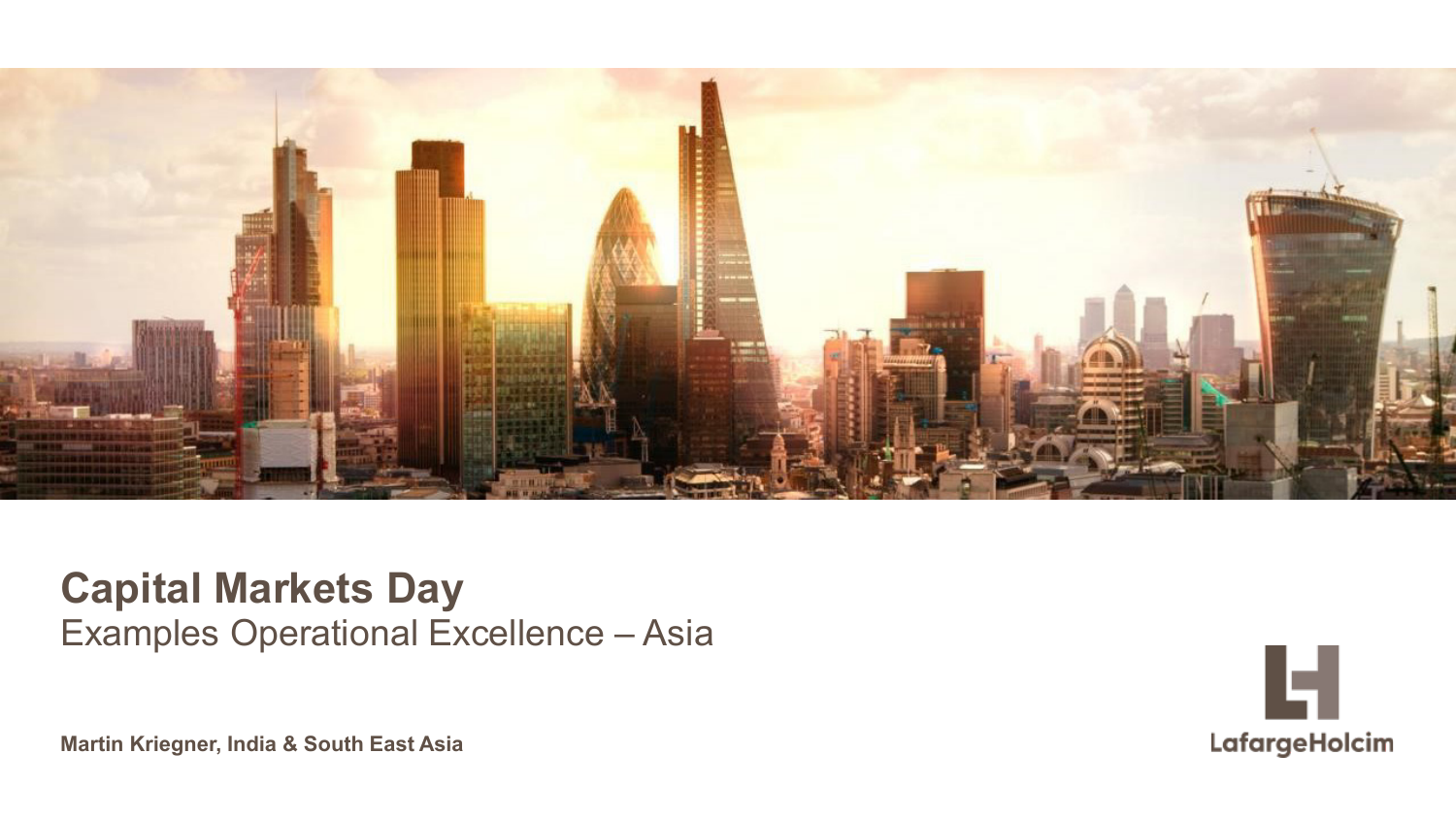### **Increased Fuel Flexibility generated CHF 60 million savings YTD**



- Usage of petcoke doubled, from 30% to 60% of total fuel mix, Cement Kilns and Captive Power Plants combined
- Favorable pricing by leveraging centralized Group's Solid Fuels Purchasing entity
- Overall weighted average cost of fuels went down by 21% YTD versus last year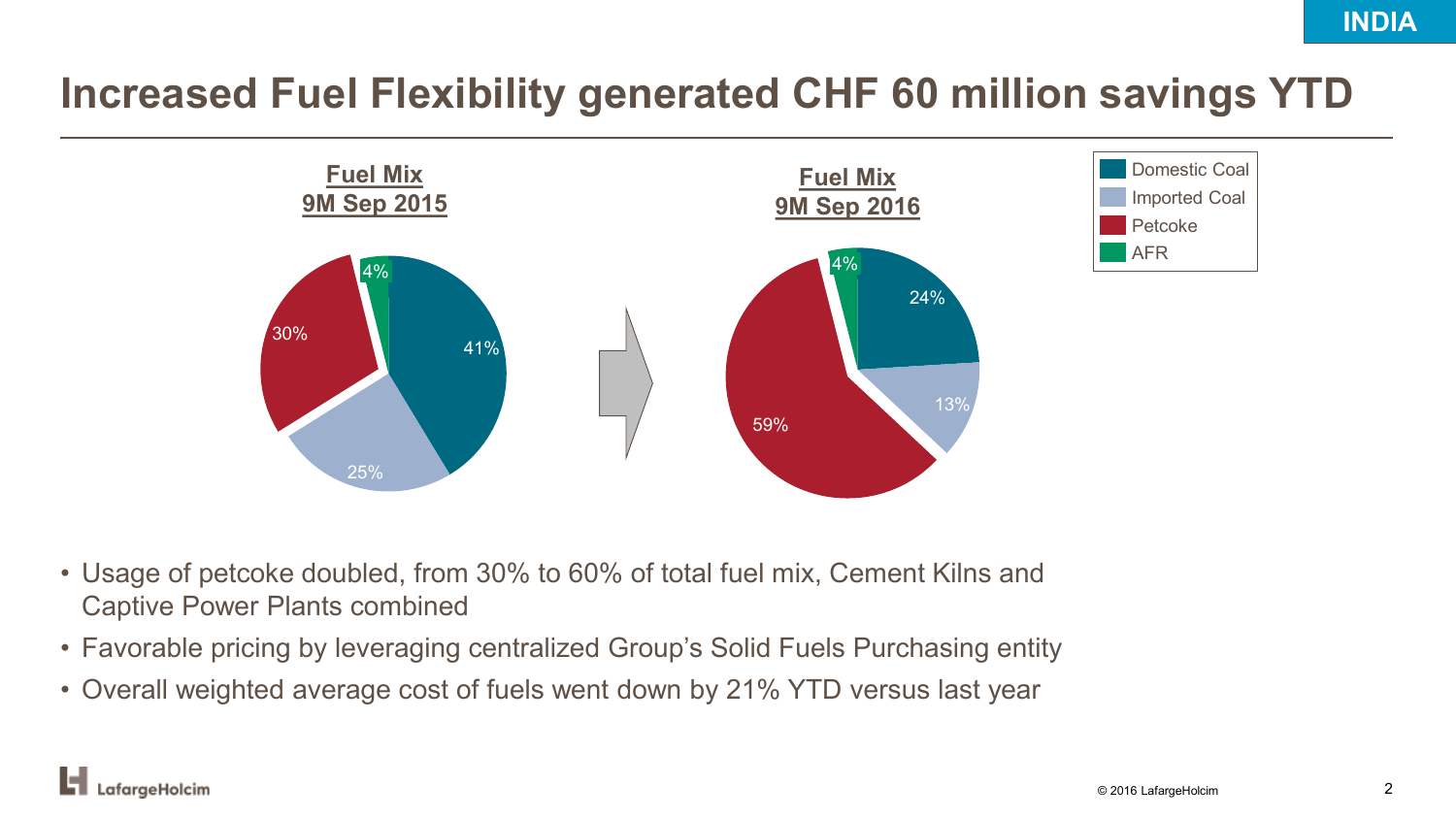# **Optimization in Raw Material cost delivered CHF 10 million savings YTD**

| <b>Clinker</b><br>Factor<br><b>reduction</b> | Overall reduction in Clinker Factor led to a saving of CHF 10 million YTD<br>versus last year<br>Increased share of sustainable blended cements<br>$\bullet$<br>Increased addition of Fly Ash and Slag<br>$\bullet$<br>Fly Ash and Slag cost lower thanks to reduced freight rates and long-term contract<br>$\bullet$ |
|----------------------------------------------|------------------------------------------------------------------------------------------------------------------------------------------------------------------------------------------------------------------------------------------------------------------------------------------------------------------------|
| Other raw<br>materials                       | Savings of CHF10+ million YTD versus last year<br>Alternative raw materials<br>Gypsum optimization                                                                                                                                                                                                                     |

**Alignment with our sustainability ambitions**